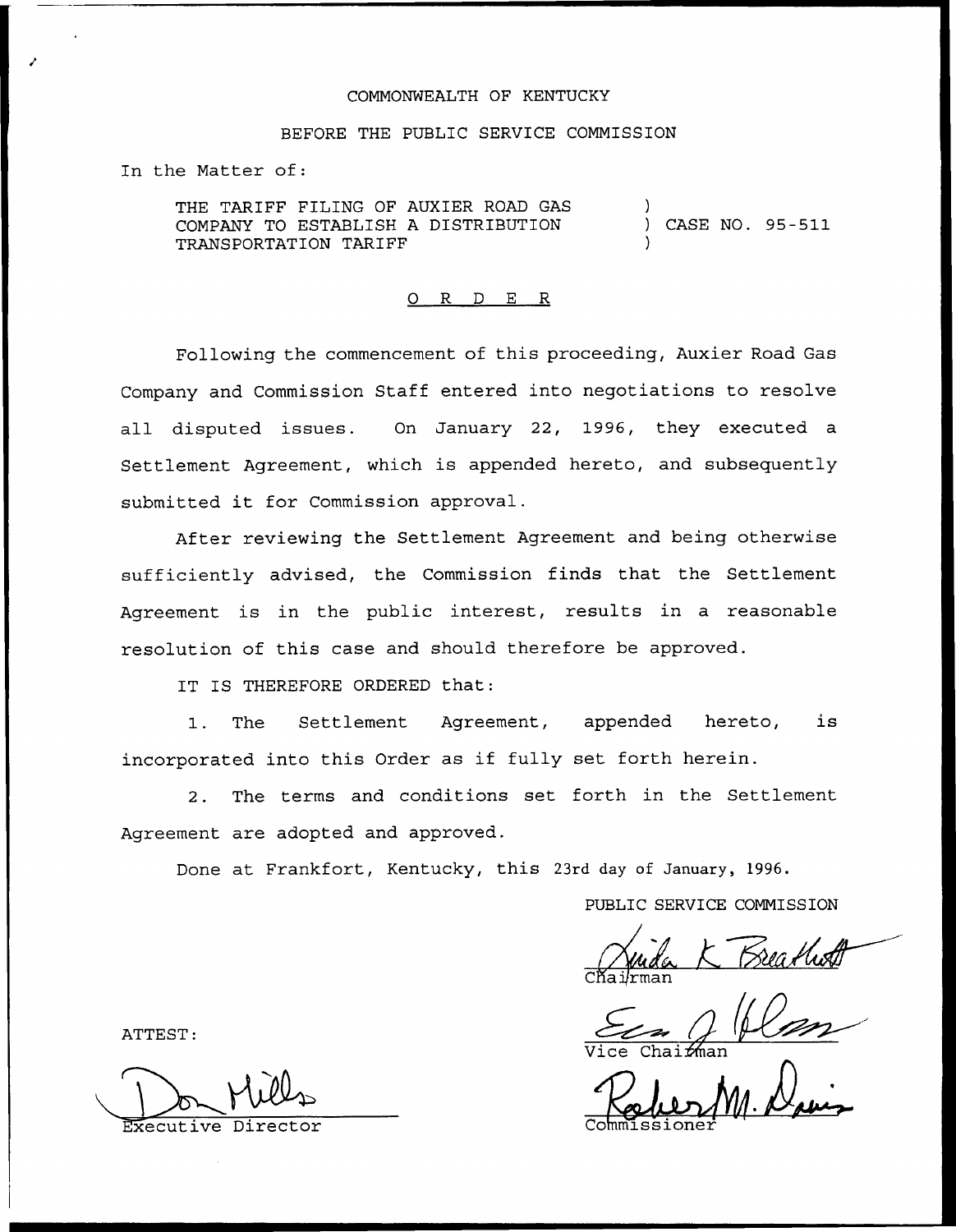#### APPENDIX

AN APPENDIX TO AN ORDER OF THE KENTUCKY PUBLIC SERUICE CONHISSION IN CASE NO. 95-511 DATED JANUARY 23, 1996.

### COMMONWEALTH OF KENTUCKY

## BEFORE THE PUBLIC SERVICE COMMISSION

In the Matter of:

THE TARIFF FILING OF AUXIER ROAD GAS COMPANY TO ESTABLISH A DISTRIBUTION TRANSPORTATION TARIFF ) ) CASE NO. 95-511 )

### SETTLEMENT AGREEMENT

This Agreement is made and entered into this 22nd day of January, 1996 by and between the Staff of the Public Service Commission of Kentucky ("Staff" ) and Auxier Road Gas Company ("Auxier Gas").

# <sup>N</sup> I <sup>T</sup> <sup>N</sup> <sup>E</sup> S <sup>S</sup> <sup>E</sup> <sup>T</sup> <sup>H</sup>

THAT on October 20, 1995 Auxier Gas filed its transportation tariff proposing a transportation rate of \$0.71 per Mcf for gas volumes transported on behalf of Sigma Gas Company.

THAT on November 20, 1995 the Public Service Commission ("Commission") suspended the operation of Auxier Gas's tariff pursuant to KRS 278.190 through April 19, 1996.

THAT on November 29, 1995 Auxier Gas filed a motion for reconsideration of the Commission's November 20, 1995 Order which was subsequently denied by Order issued on December 20, 1995.

THAT on January 3, 1996 Auxier Gas filed a motion for reconsideration of the Commission's December 20, 1995 Order and that request is still pending before the Commission.

THAT no person has sought or been granted intervention in this proceeding.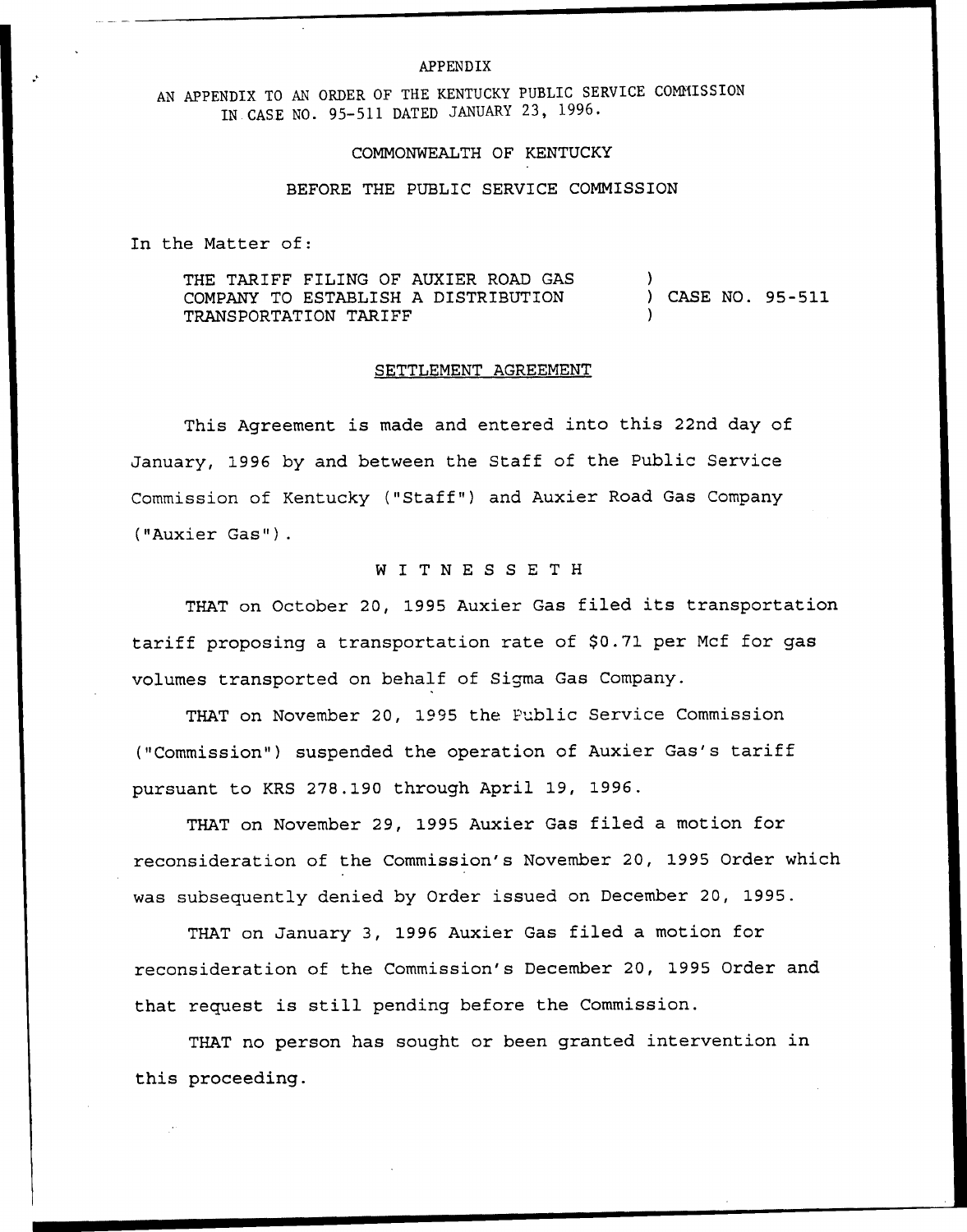THAT in Order to resolve the issues before the Commission regarding Auxier Gas's proposed transportation rate, Auxier Gas and Staff have met and agreed to the following:

NON, THEREFORE, be it resolved that for the purposes of settling this matter:

1. Auxier Gas and Staff agree that all outstanding issues raised in this proceeding shall be resolved by this Agreement.

2. Auxier Gas and Staff agree that <sup>a</sup> transportation rate of \$0.20 per Mcf of gas transported on behalf of Sigma Gas Company, Inc. is <sup>a</sup> reasonable charge for such service effective with bills rendered on and after the date this Agreement is approved by the Commission, and is not limited to or based upon any specific methodology or adjustments.

3. This Agreement is reasonable and will result in <sup>a</sup> fair, just, and reasonable charge for the service to be provided by Auxier Gas and should be adopted by the Commission.

4. This Agreement is subject to the approval of the Commission.

5. If the Commission fails to accept and approve this Agreement in its entirety, this proceeding shall go forward and neither the terms of this Agreement nor any other matters raised during negotiations shall be binding on either signatory.

6. If. the Commission accepts and adopts this Agreement in its entirety, Auxier Gas shall not apply for rehearing nor bring an action for judicial review.

7. This Agreement is submitted for purposes of this case only and is not deemed binding on the signatories hereto in any